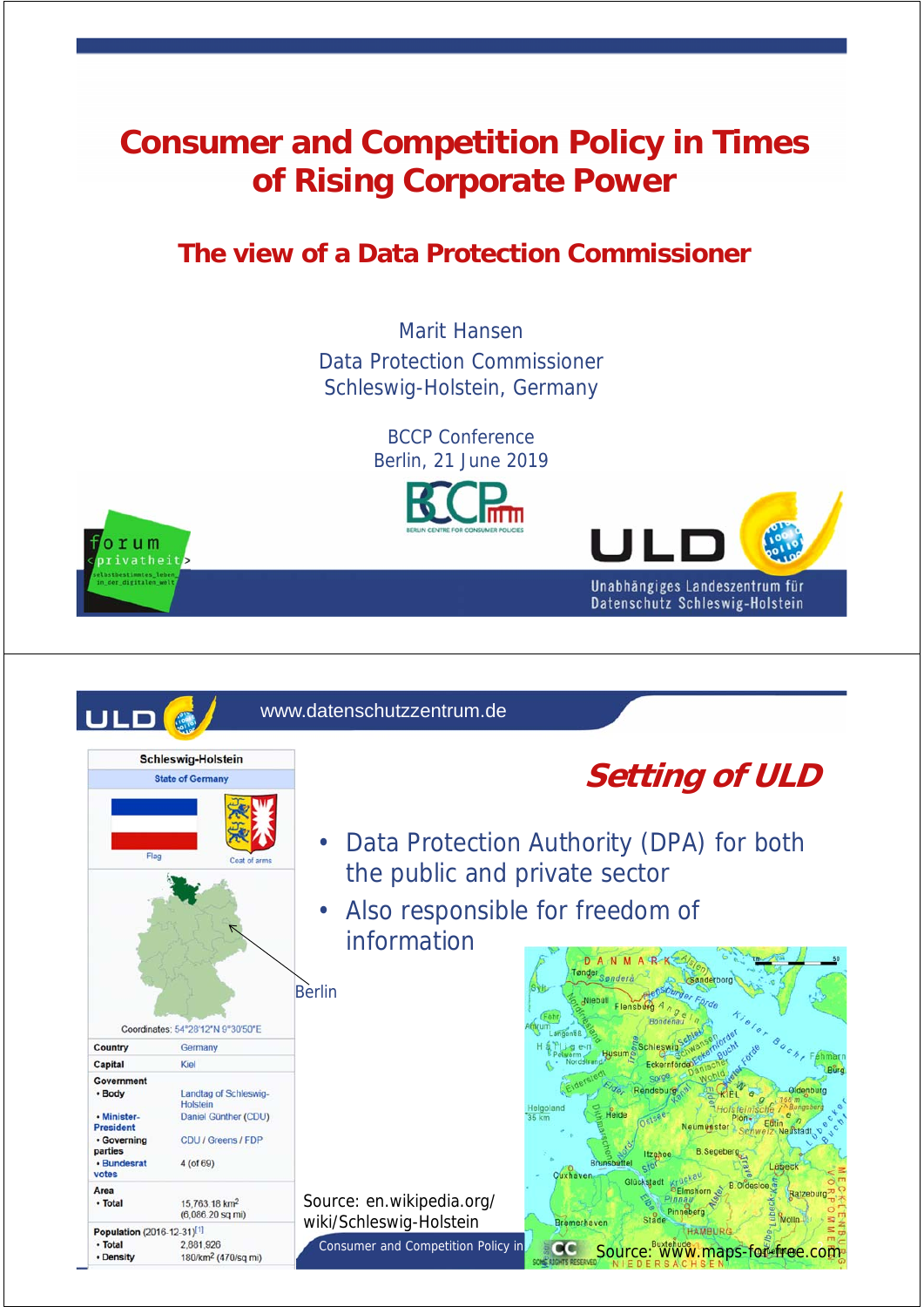

## **General Data Protection Regulation**

• Idea:

One for All and All for One

- Objective: real harmonisation
- But: 70 opening clauses ("variables" for Member States)



https://upload.wikimedia.org/wikipedia/commons/ 8/85/Unus\_pro\_omnibus%2C\_omnes\_pro\_uno.jpg

Consumer and Competition Policy in Times of Rising Corporate Power



#### www.datenschutzzentrum.de

Regulation (EU) 2016/679

3

## **GDPR as "Game Changer"**





#### Powerful toolbox if applied appropriately

- Market location principle (Art. 3 GDPR)
- **Responsibility** (Art. 24 GDPR)
- Data protection by design (Art. 25(1) GDPR)
- Data protection by default (Art. 25(2) GDPR)
- Security (Art. 32 GDPR)
- Data protection impact assessment (Art. 35 GDPR – "Rights and freedoms of natural persons")
- Certification (Art. 42+43 GDPR)
- Fines & sanctions by Data Protection Commissioners (Art. 83+84 GDPR)
- Courts

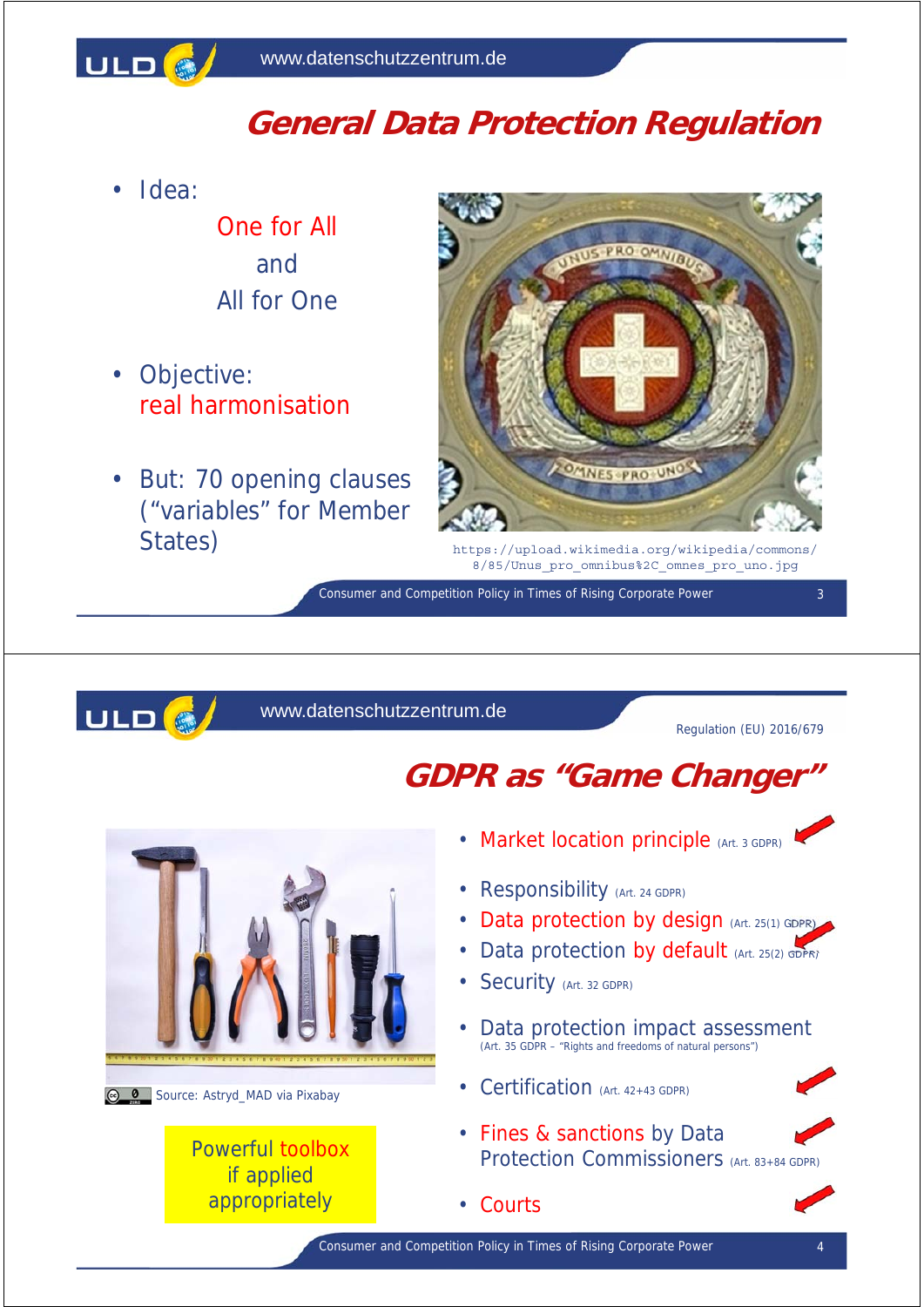ULD<sup>(@</sup>

# **Data protection principles**

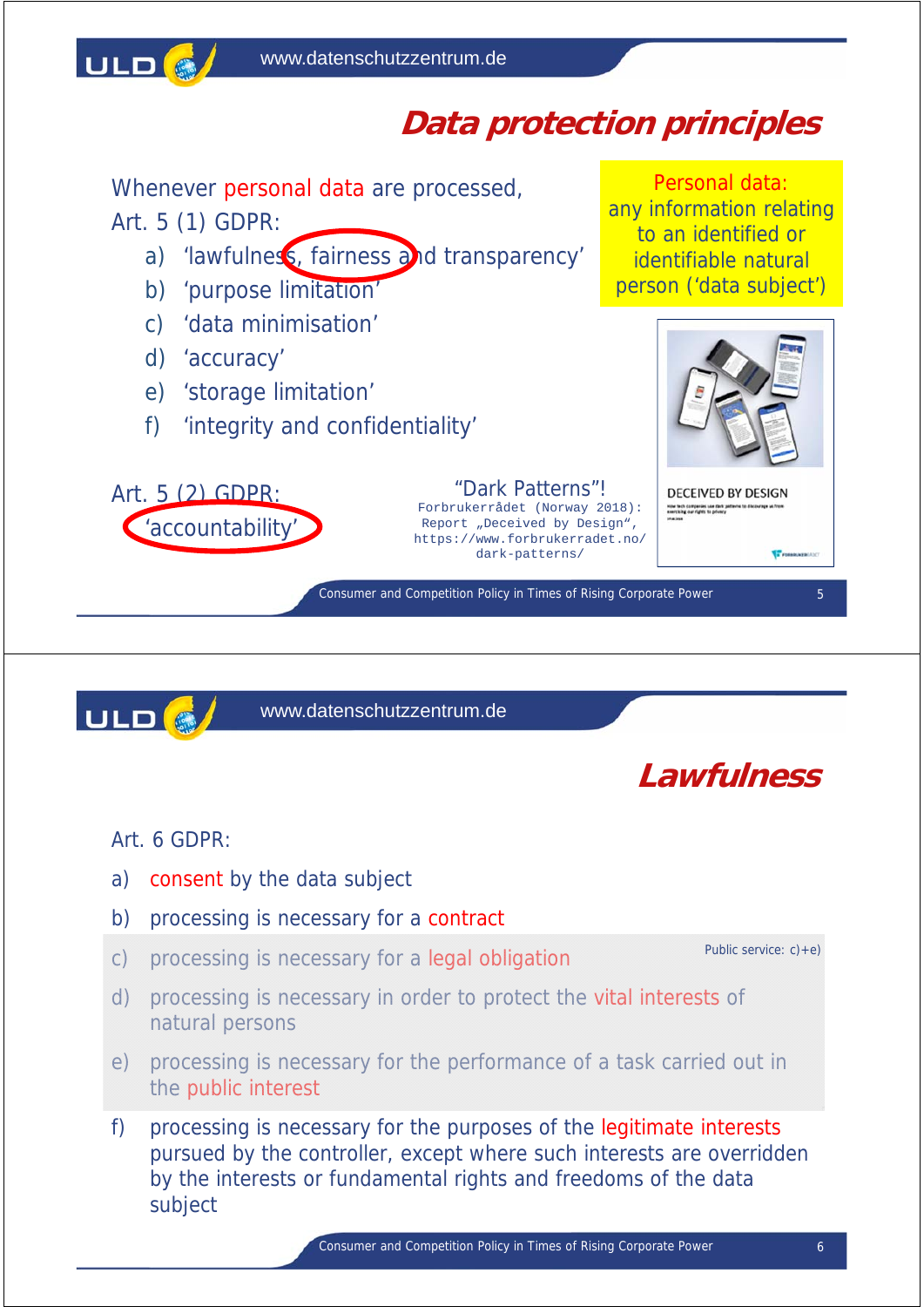

# **Rights of the data subject**

Article 20 Right to data portability The data subject shall have the right to receive the personal data concerning him or her, which he or she has provided to a controller, in<br>a structured, commonly used and machine-readable format and have the a structure, containing used and interactivelent virtual and the controller without hindrance from<br>the controller to which the personal data have been provided, where:

**Strengthening the rights of the data subject:**

- Art. 7: Consent: freely given, informed, withdrawable
- Art. 12: Transparent information [...]
- Art. 13+14: Information obligations
- Art. 15: Right of access by the data subject
- Art. 16: Right to rectification
- Art. 17: Right to erasure ("right to be forgotten")
- Art. 18: Right to restriction of processing
- Art. 19: Notification obligation w.r.t. 17/18
- Art. 20: Right to data portability
- Art. 21: Right to object
- Art. 22: Automated decision making / profiling

Consumer and Competition Policy in Times of Rising Corporate Power 7

 $(a)$ .

ULD<sup>6</sup>

www.datenschutzzentrum.de

### **GDPR: leverage on business? High fines. Theory or reality?**

Article 83

#### General conditions for imposing administrative fines

 $\mathbf{1}$ Each supervisory authority shall ensure that the imposition of administrative fines pursuant to this Article in respect of infringements of this Regulation referred to in paragraphs  $4, 5$  and 6 shall in each individual case be effective, proportionate and dissuasive.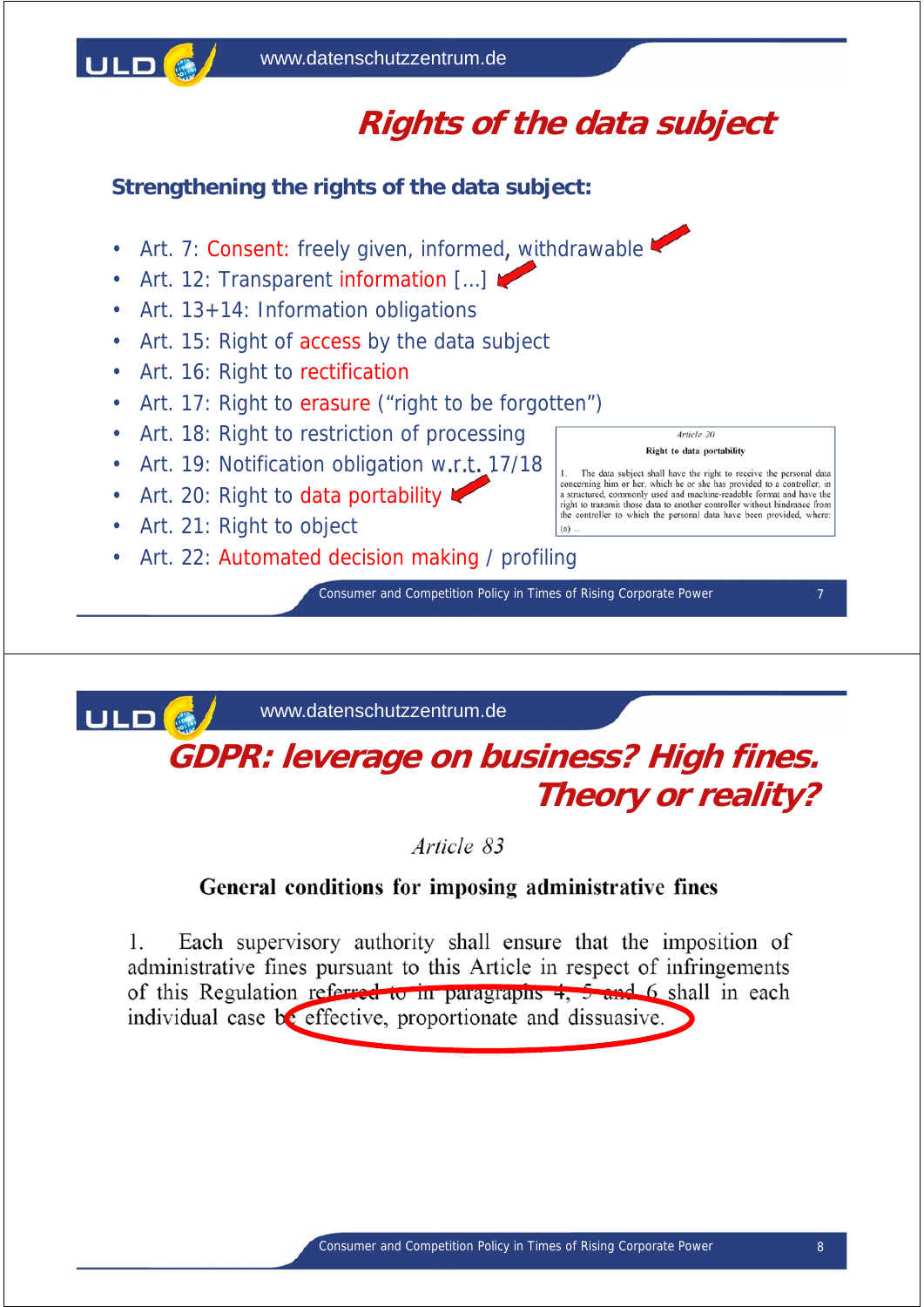

## **GDPR: leverage on business? High fines. Theory or reality?**

Article 83

#### General conditions for imposing administrative fines

5. Infringements of the following provisions shall in accordance with paragraph 2, be subject to administrative fines up to 20 000 000 EUR, or in the case of an undertaking, ap to 4 % of the total worldwide annual turnover of the preceding financial year, whichever is higher:

- (a) the basic principles for processing, including conditions for consent, pursuant to Articles 5, 6, 7 and 9;
- (b) the data subjects' rights pursuant to Articles 12 to 22;

Consumer and Competition Policy in Times of Rising Corporate Power 9



www.datenschutzzentrum.de

## **ECJ case on Facebook fan pages**



#### Question:

Is a company (co-)responsible for Facebook's data processing when administering a fan page?

- $\square$  No, never?
- □ In a controller-processor relationship?
- $\square$  Joint controllership?

Original Schleswig-Holstein case in 2011

**B** Photo: kalhh via Pixabay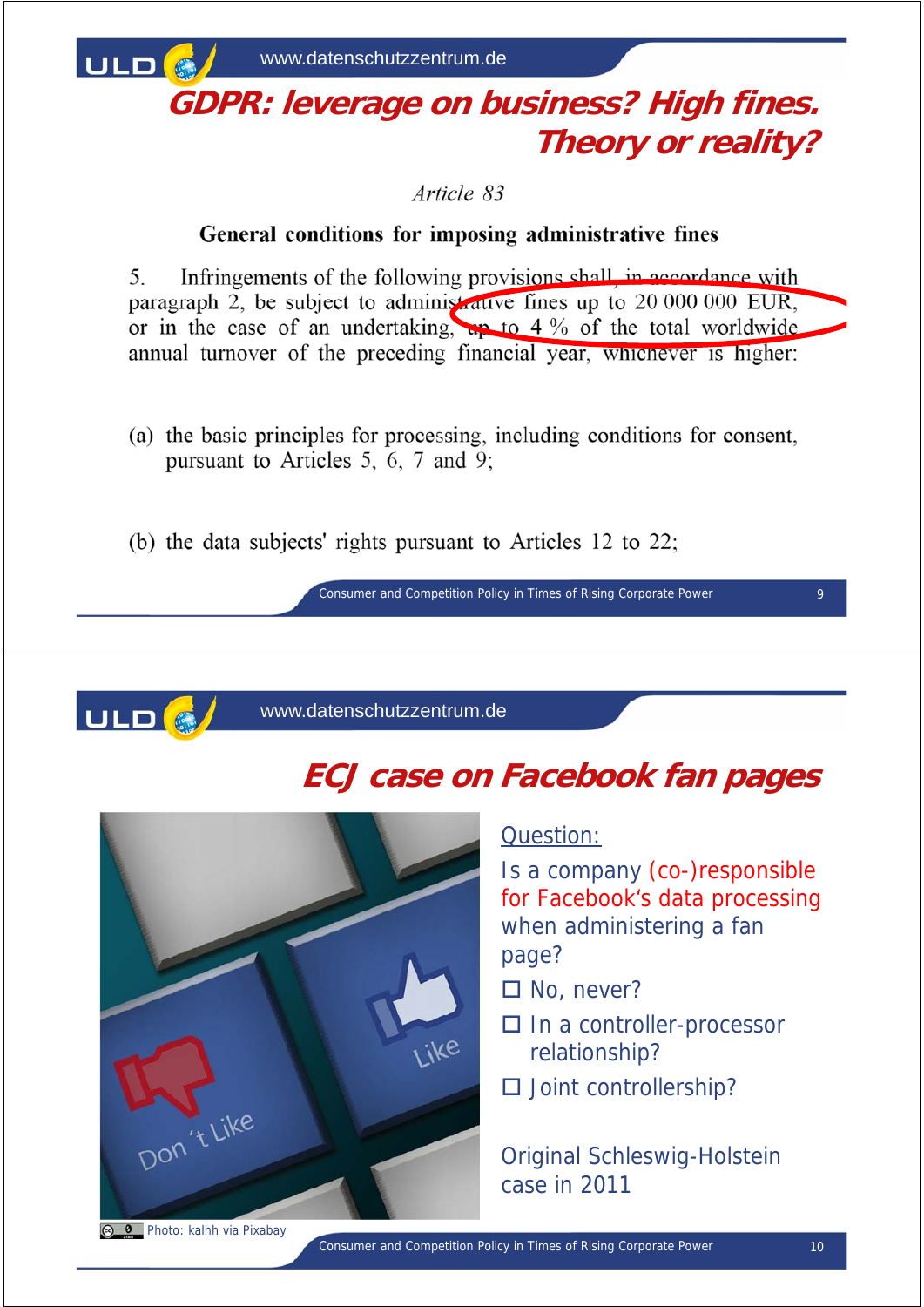

### **ECJ ruling: Joint controllership**

- Broad definition of the controller to protect individuals: alone or jointly with others determines purposes and means of the processing
- **Primarily Facebook controller (No. 30)**
- And the fan page administrator?
- Processing enables advertising business model
- Processing enables fan page administrator to obtain statistics:
	- Definition of parameter for producing statistics (No. 36)
	- $\blacksquare$  In particular demographic data (No. 37)
	- Opportunity to place cookies (No. 35)

 $\Rightarrow$  Fan page administrator takes part in determination of purposes and means (Rn. 39)

ECJ Ruling 5 June 2018, Case C-210/16<br>Wirtschaftsakademie

Consumer and Competition Policy in Times of Rising Corporate Power Wirtschaftsakademie <sup>11</sup>



www.datenschutzzentrum.de

## **ECJ case on Facebook fan pages**



#### Question:

Is a company (co-)responsible for Facebook's data processing when administering a fan page?

- □ No, never
- □ In a controller-processor relationship
- **E** Joint controllership! (Art. 26 GDPR)

Note: own purposes of FB Transposition to other providers?!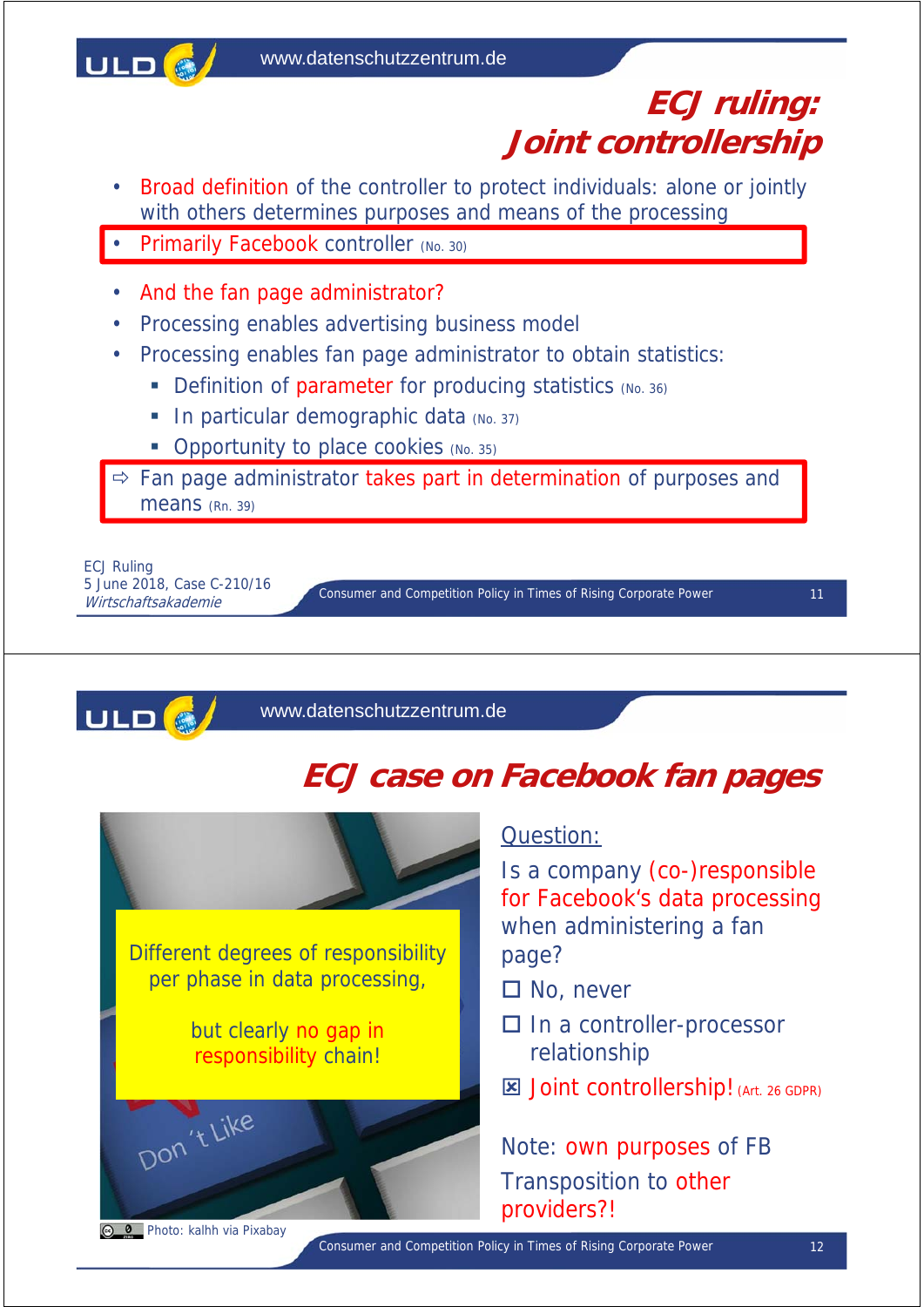

#### "Leaving Facebook"

## **Public service as role model**



- Chances by and for different business models
- For instance:
	- Payment by those who want to present themselves for legally compliant services (nothing new, is it?). E.g. no tracking by the platform, built-in privacy
	- **Interoperability**
- Because of GDPR not a minority position

Consumer and Competition Policy in Times of Rising Corporate Power 13



www.datenschutzzentrum.de

## **Data Protection by Default**

Article 25

#### Data protection by design and by default

The controller shall implement appropriate technical and organisa-2. tional measures for ensuring that, by default, only personal data which are necessary for each specific purpose of the processing are processed. That obligation applies to the amount of personal data collected, the extent of their processing, the period of their storage and their accessibility. In particular, such measures shall ensure that by default personal data are not made accessible without the individual's intervention to an indefinite number of natural persons.

> "by default": data protection-friendly pre-settings as a starting point for all data processing!